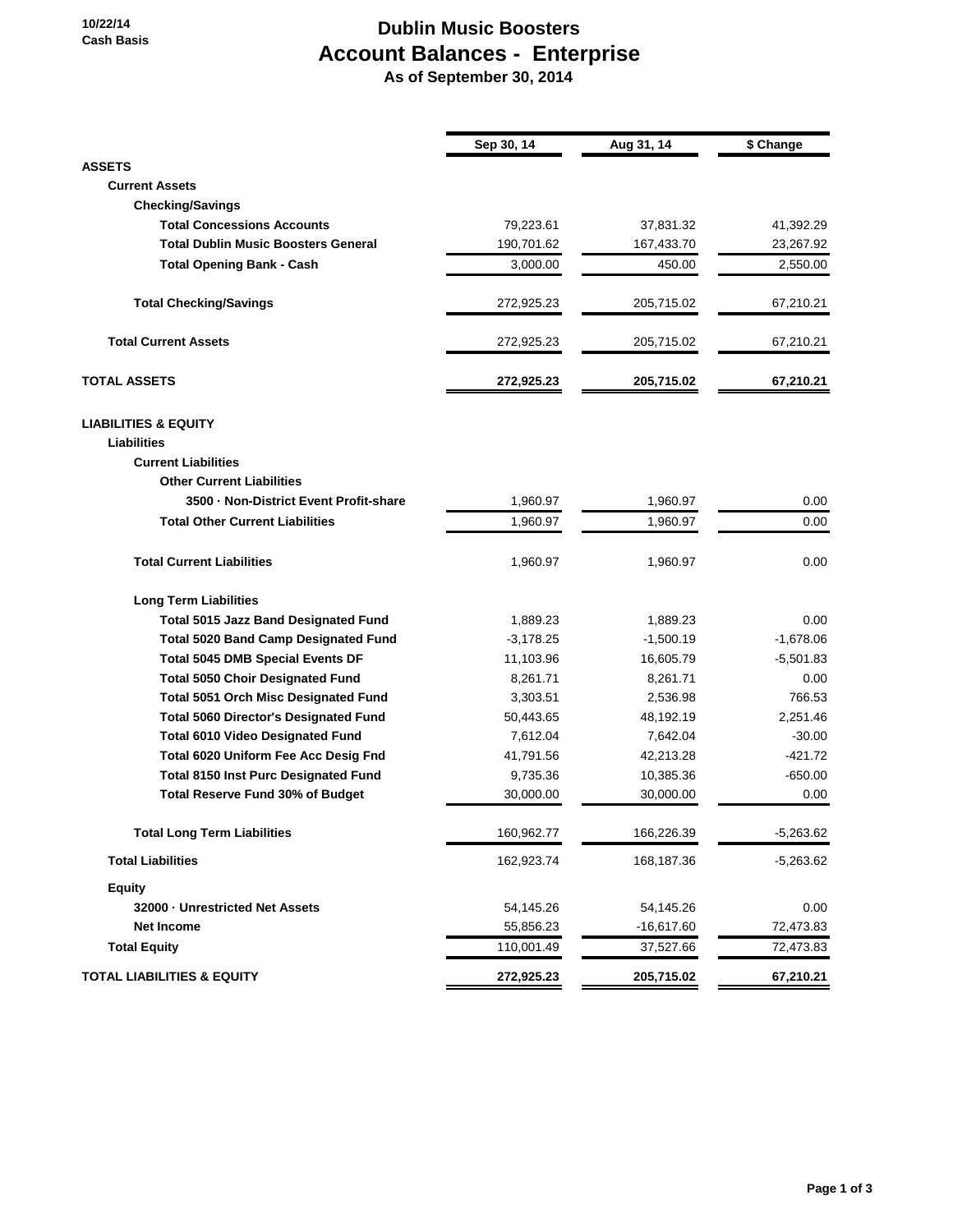## **10/22/14 Cash Basis**

## **Dublin Music Boosters Account Balances - Enterprise**

 **As of September 30, 2014**

|                                              | Sep 14       | Jul - Sep 14 | <b>Annual Budget</b> |
|----------------------------------------------|--------------|--------------|----------------------|
| <b>Income</b>                                |              |              |                      |
| 0000 O Corporate Matching Gifts              | 334.30       | 444.30       | $0.00\,$             |
| 1010 Annual Fund Drive                       | 39,432.71    | 39,432.71    | 37,800.00            |
| <b>1011 Concessions Income</b>               |              |              |                      |
| <b>1011 District Event Income</b>            | 68,568.84    | 79,046.54    | 125,000.00           |
| 1011 Non-District Income                     | 0.00         | 8,913.52     | 5,000.00             |
| 2011 Band Camp Concessions                   | 164.75       | $-930.94$    | $0.00\,$             |
| 2011 Commissions to District                 | 0.00         | $-1,960.97$  | 0.00                 |
| 2011 Concessions Expense                     | $-32.87$     | $-410.85$    |                      |
| 2011 Cost of Goods Sold                      | $-24,721.56$ | $-33,340.03$ | $-70,000.00$         |
| <b>Total 1011 Concessions Income</b>         | 43,979.16    | 51,317.27    | 60,000.00            |
| 1030 Misc Fund Raiser                        |              |              |                      |
| 1030 O Misc Fund Raiser                      | 0.00         | 237.94       | 2,000.00             |
| 1030 S Misc Fund Raiser                      | 0.00         | 79.75        | $0.00\,$             |
| 1030 Z Great Lakes Scrip                     | 235.21       | 586.01       | $0.00\,$             |
| 1030 Z Kroger Reward Cards                   | 2,398.12     | 4,390.84     | 4,000.00             |
| <b>Total 1030 Misc Fund Raiser</b>           | 2,633.33     | 5,294.54     | 6,000.00             |
| 1040 Interest Income                         | 18.01        | 57.69        | 200.00               |
| <b>Total Income</b>                          | 86,397.51    | 96,546.51    | 104,000.00           |
| <b>Expense</b>                               |              |              |                      |
| 200a General Booster Expenses                |              |              |                      |
| <b>Total 1051 Bank Activity</b>              | 90.37        | 138.27       | 630.00               |
| <b>Total 2010 Officer's Expenses</b>         | 1,062.17     | 1,111.17     | 2,970.00             |
| <b>Total 2030 Memorial Scholarship</b>       | 0.00         | 0.00         | 3,000.00             |
| <b>Total 200a General Booster Expenses</b>   | 1,152.54     | 1,249.44     | 6,600.00             |
|                                              |              |              |                      |
| 200b Choir, Orchestra & MS                   |              |              |                      |
| Total 2041 Awards - Vocal HS                 | 0.00         | 0.00         | 1,830.00             |
| 2050 Elementary Music                        | 0.00         | 0.00         | 1,080.00             |
| 2060 Middle School Awards                    | 0.00         | 0.00         | 720.00               |
| 2065 Middle School Honors Fest               | 0.00         | 403.50       | 1,350.00             |
| 2070 Middle School Music                     | 701.45       | 701.45       | 6,000.00             |
| <b>Total 2090 Clinics Choral</b>             | 0.00         | 0.00         | 1,461.00             |
| <b>Total 2094 Clinics Orchestra</b>          | 0.00         | 0.00         | 1,049.00             |
| <b>Total 2100 Choral Accessories</b>         | 0.00         | 53.69        | 1,797.00             |
| <b>Total 2101 Orchestra Accessories</b>      | 774.50       | 528.41       | 2,197.00             |
| Total 200b Choir, Orchestra & MS             | 1,475.95     | 1,687.05     | 17,484.00            |
| 200c HS Band Fixed Exp                       |              |              |                      |
| <b>Total 2031 Field Cmder Scholarships</b>   | 0.00         | 400.00       | 2,550.00             |
| <b>Total 2110 Transportation Maintenance</b> | 465.06       | 624.71       | 560.00               |
| <b>Total 2120 MarchingBand Show Design</b>   | 2,350.00     | 12,607.60    | 23,950.00            |
| <b>Total 200c HS Band Fixed Exp</b>          | 2,815.06     | 13,632.31    | 27,060.00            |